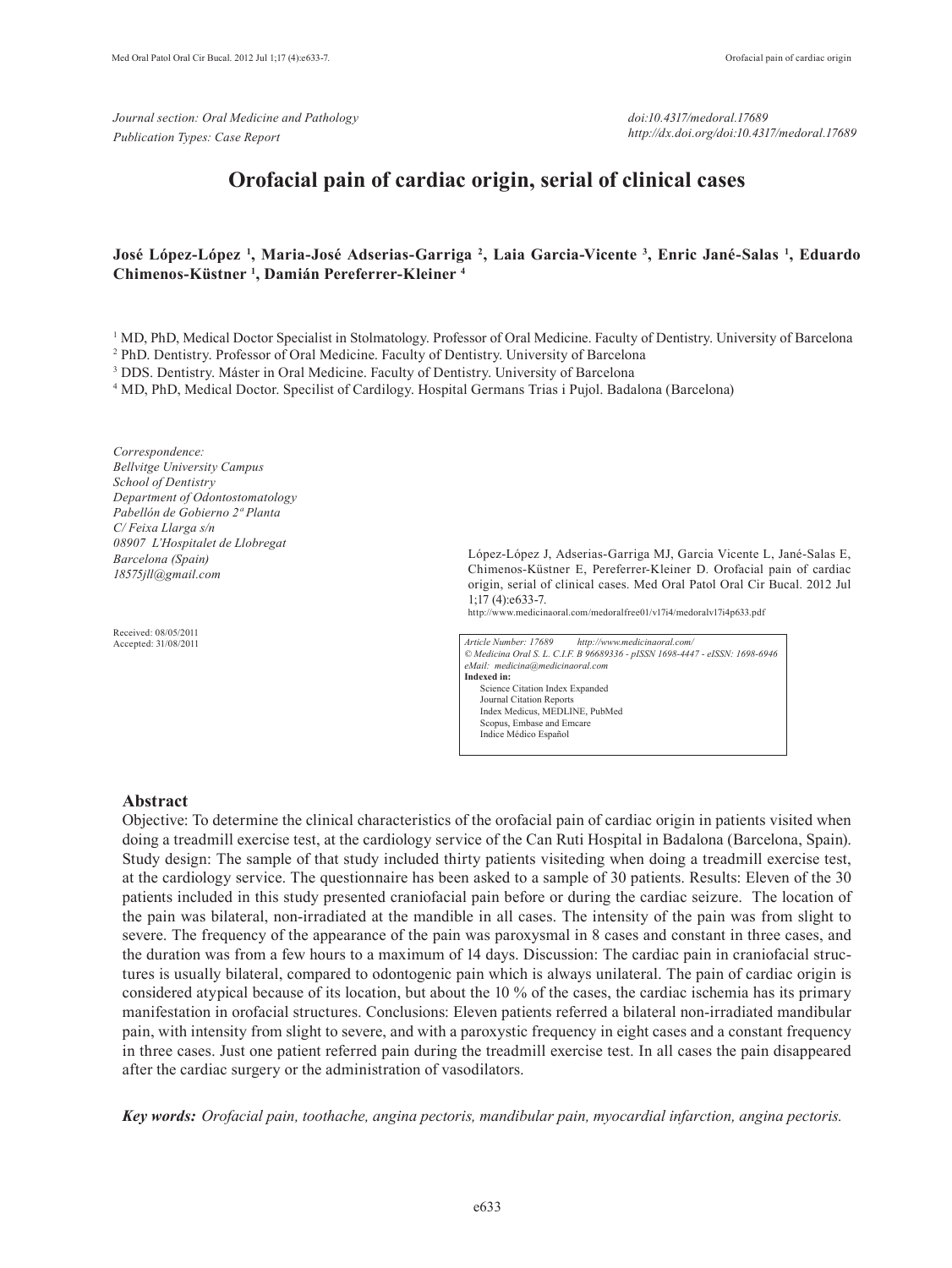# **Introduction**

The cardiac ischemia constitutes one of the main causes of death in the adult population (1). The most characte-ristic clinical symptom of that pathology is sub sternal pain irradiating to shoulders, arms and neck. The cha-racteristics that define the coronary pain are: location, irradiation, frequency, intensity, precipitating factors and the circumstances that relief it. Usually, the cardiac patients describe the anginous pain as an oppression located in most cases at the retrosternal region, and it can irradiate arms, neck and jaw. But, some cases are an exception, being the symptoms of the cardiac process just a difficulty to breath or a painful sensation located only in the neck, jaw, arms, or even in the wrist (2-7).

In some cases the pain can irradiate jaws and teeth (2,3). The cause of the cardiac pain referred to the orofacial region can be explained by the convergent mechanisms of the trigeminal complex. Being the Vagus nerve an important mediator of that pain (8,9). In addition, it has been reported that cardiac afferences and somatic efferences from the upper limb, the thorax and the face converge all in the spinothalamic neuronal tract of the central nervous system (4). It is known that the most common orofacial pain has a dental, periodontal or musculoskeletal cause. Nevertheless, the patient can refer pain in that region and the cause of the pain can be located distantly. This type of pain is called heterotopic pain of cardiac origin (2-5). The lack of an accurate diagnosis when these symptoms appear can lead to unnecessary dental treatment. There are some clinical cases published where the patients received unnecessary dental treatments such as dental extraction or the administration of analgesic for a wrong diagnosed temporomandibular (TMJ) disorder, with no resolution of the orofacial pain (4-6). This situation can lead to a delay in the diagnosis of a myocardial infarction or an angina pectoris, and subsequently the delay of the right treatment (2).

The scientific papers about orofacial pain of cardiac origin are mainly isolated clinical cases. In which the pain is located only in the orofacial region all of them, except in one case that readied to other regions. The intensity of the pain was severed and the frequency was paroxysmal in all cases. The appearance of the pain was related to physical exercise in some cases, being spontaneous the most of them. In three cases unnecessary dental treatment were performed; but the pain is relieved after the angioplasty surgery or the administration of vasodilators. The only multicentric study published until today is the one published by Kreiner et al. in 2007 (10). This study aimed to determine the prevalence of the orofacial pain in a sample of 186 patients who suffered from cardiac ischemia and to describe the location and the irradiation of the pain. But other important characteristics to identify the orofacial pain of cardiac origin are not described in that study, such as the frequency, the intensity, the precipitating factors and the situations that relieves the pain.

The purpose of this paper is presented the clinical characteristics of the orofacial pain of cardiac origin in a group of patients visited when taking a treadmill exercise test, at the cardiology service of the Can Ruti Hospital in Badalona (Barcelona, Catalonia, Spain).

### **Material and Methods**

The sample of that study included patients visiting when doing a treadmill exercise test, at the cardiology service of the Can Ruti Hospital in Badalona (Barcelona, Spain), diagnosed of acute myocardial infarction or angina pectoris, over a period of five months (between February and May 2009). Patients called at the treadmill exercise test for other reasons were excluded of the study. Finally, the resulting sample counted 30 patients.

A clinical questionnaire was designed in order to evaluate the patients of the sample. Patients were asked about the last episode of cardiac pain. The questions they had to answer consisted in the following as variables of that pilot study: 1: Sex; 2: Age; 3: Pain location; 4: Irradiation, 5: Intensity; 6: Frequency; 7: Oral Cause; 8: Dental treatment; 9: Resolution of the pain after dental treatment; 10: Final diagnosis; 11: Cardiac treatment; 12: Resolution of the pain after cardiac treatment.

The questionnaire was applied before and after the test, excepting the data extracted from the case history of the patient. The questions asked before had the aim of detecting any orofacial pain suffered previous the seizure, and the questions asked after the test had the aim of detecting any anginous pain in the orofacial region throughout the test.

## **Results**

The average age of patients was 58 years old with a range from 48 to 76 years old. Eight patients were wo-men and 22 were men. Eleven of the 30 patients studied referred orofacial pain previously or during the cardiac seizure. Three of the eleven cases were female from 64 to 65 years old, and eight were male from 49 to 74 years old. Significant differences in male / female ratio were not identified. The location of the pain was in all cases bilateral mandibular and did not irradiate to other structures. The intensity of the pain varied from slight to severe. The frequency of the appearance of the pain was paroxysmal in eight cases and constant in three cases, and the duration was from a few hours to a maximum of 14 days. None of the cases presented signs of dental pathology as a possible cause of the pain, and none of those patients received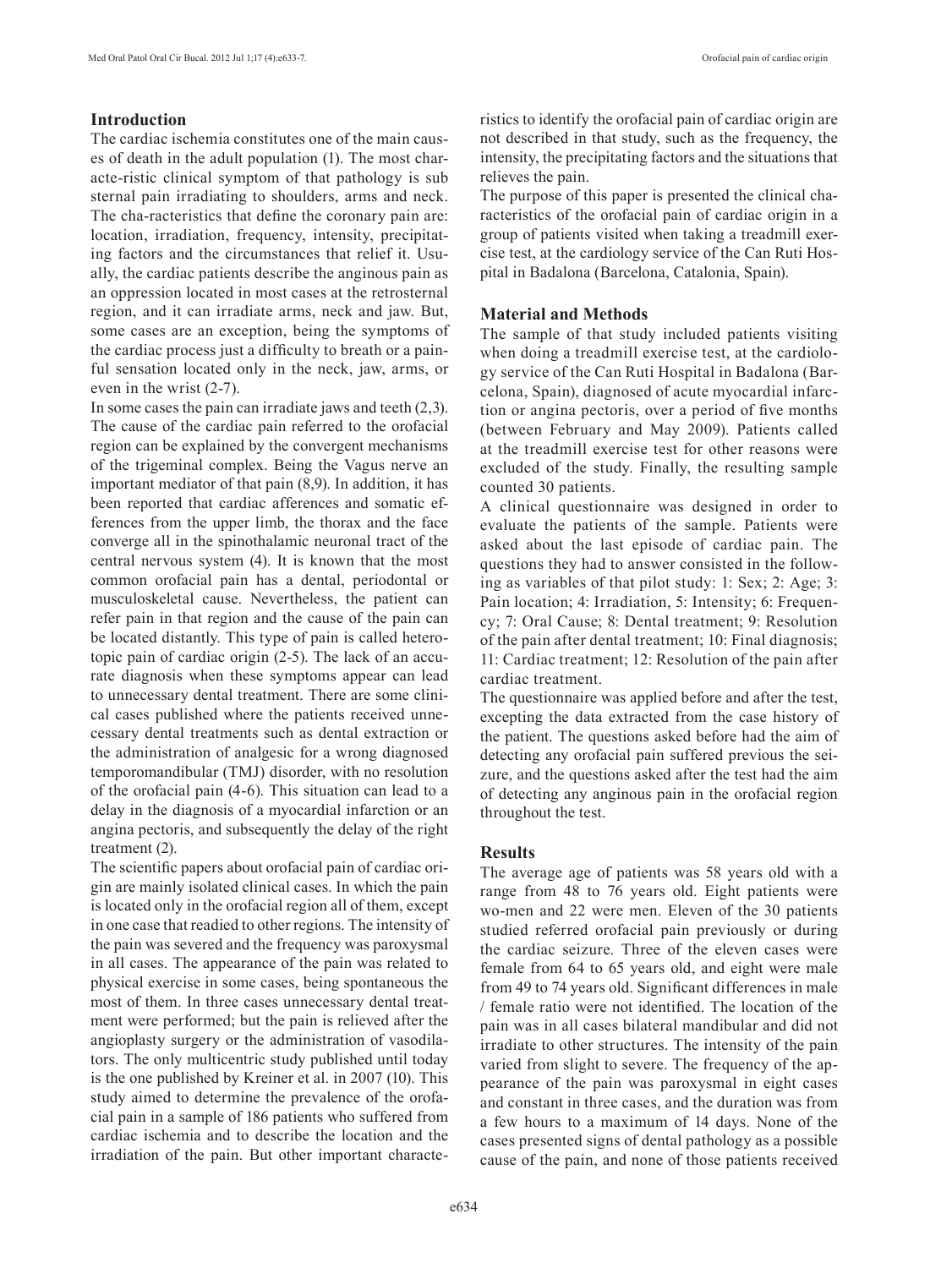dental treatment. On the other hand, all cases received cardiac treatment with the resolution of the symptoms. (Table 1). Just one patient presented mandibular pain during the treadmill exercise test. This patient went in the hospital the same day as a result of presenting an unstable angor (Table 2).

#### **Discusion**

As we mentioned above, the pain of cardiac origin that

starts in the orofacial region can irradiate to the throat, neck, temporal region, head, infraorbital region, maxilla and mandible, or to the thoracic structures (thorax, shoulders and arms) (3-7,11,13). The most frequent location described in the orofacial region is the throat and the mandible (11). Other orofacial locations where the pain can be referred are: neck, maxilla, cigomatic arcs, head, TMJ, ears regions and teeth (2-4,6,7,11-14) (Table 1).

|  |  |  | <b>Table 1.</b> Cases reviewed in the literature about orofacial and craniofacial pain of cardiac origin. |  |
|--|--|--|-----------------------------------------------------------------------------------------------------------|--|
|  |  |  |                                                                                                           |  |

|                                                 | CASE $1^2$                                                          | CASE 2         | CASE $32$                                   | CASE $4^3$                 | CASE $54$                                                               | CASE $66$                         | CASE $77$                                                               | CASE 8<br>11                                 | CASE 9<br>11                                   | <b>CASE</b><br>$10^{12}$   | <b>CASE</b><br>$11^{13}$ | <b>CASE</b><br>$12^{14}$ |
|-------------------------------------------------|---------------------------------------------------------------------|----------------|---------------------------------------------|----------------------------|-------------------------------------------------------------------------|-----------------------------------|-------------------------------------------------------------------------|----------------------------------------------|------------------------------------------------|----------------------------|--------------------------|--------------------------|
| <b>Sex</b>                                      | W                                                                   | M              | M                                           | W                          | W                                                                       | W                                 | W                                                                       | M                                            | M                                              | W                          | W                        | W                        |
| Age                                             | 56                                                                  | 79             | 63                                          | 60                         | 76                                                                      | 65                                | 50                                                                      | 67                                           | 73                                             | 13                         | 61                       | 71                       |
| <b>Pain location</b>                            | MX & MD<br>BIL                                                      | <b>MD BIL</b>  | <b>LEFT</b><br><b>MOLAR</b><br>$\&$<br>PREM | MD<br><b>BILAT</b>         | <b>SUBMD</b><br><b>BILAT</b>                                            | <b>CIGOM</b><br>A<br><b>BILAT</b> | <b>HEAD</b>                                                             | <b>MD BIL</b>                                | MD<br><b>LEFT</b>                              | <b>TOOTH</b><br><b>REC</b> | <b>MD BIL</b>            | MD<br><b>LEFT</b>        |
| <b>Irration</b>                                 | NECK,<br>SHOUL &<br><b>INFRAOR</b><br><b>BITAL</b><br><b>REGION</b> | <b>HEAD</b>    | <b>THORA</b><br>X<br>&<br>LEFT<br>ARM       | $\rm{NON}$<br><b>IRRAD</b> | <b>PRECOR</b><br><b>DIAL</b><br><b>REGION</b><br>&<br><b>THROA</b><br>T | MD<br>& NECK<br><b>BIL</b>        | MX, MD<br>BIL,<br>NECK &<br><b>LEFT</b><br><b>TEMP</b><br><b>REGION</b> | NECK &<br>LEFT<br>ARM                        | <b>SHOUL</b><br>&<br><b>LEFT</b><br><b>ARM</b> | NO.                        | <b>YES</b>               | <b>YES</b>               |
| Intensity                                       | <b>SEV</b>                                                          | <b>SEV</b>     | <b>SEV</b>                                  | <b>SEV</b>                 | <b>SEV</b>                                                              | <b>SEV</b>                        | <b>SEV</b>                                                              | <b>SEV</b>                                   | <b>SEV</b>                                     | <b>SEV</b>                 | <b>SEV</b>               | <b>SEV</b>               |
| Frequency                                       | <b>PAROX</b>                                                        | <b>PAROX</b>   | <b>PAROX</b>                                | <b>PAROX</b>               | <b>PAROX</b>                                                            | <b>PAROX</b>                      | <b>PAROX</b>                                                            | <b>PAROX</b>                                 | <b>PAROX</b>                                   | <b>CONST</b>               | <b>CONST</b>             | <b>PAROX</b>             |
| <b>Dental cause</b>                             | NO.                                                                 | N <sub>O</sub> | NO.                                         | NO.                        | MD<br><b>ARTHR</b><br><b>OSIS</b>                                       | N <sub>O</sub>                    | <b>YES</b>                                                              | <b>YES</b>                                   | NO.                                            | N <sub>O</sub>             | NO.                      | NO.                      |
| <b>Dental tretament</b>                         | NO                                                                  | NO             | NO                                          | NO.                        | ANAL-<br><b>GESICS</b>                                                  | NO                                | NO                                                                      | <b>TOOTH</b><br><b>EXTRA</b><br><b>CTION</b> | NO                                             | NO.                        | NO.                      | <b>TOOTH</b><br>$EXT(+)$ |
| <b>Resolution</b><br>after<br>dental treatment  | NO                                                                  | NO             | $_{\rm NO}$                                 | NO.                        | NO                                                                      | NO                                | NO                                                                      | NO                                           | NO.                                            | NO                         | NO                       | NO.                      |
| <b>Final diagnosis</b>                          | AMI                                                                 | AMI            | AMI                                         | AP                         | AP                                                                      | AP                                | AP                                                                      | AP                                           | AMI                                            | AMI<br>$(++)$              | AP                       | AP                       |
| <b>Cardiac</b> tretament                        | ANGIO-<br><b>PLASTY</b>                                             | <b>VD</b>      | ANGIO-<br><b>PLASTY</b>                     | <b>VD</b>                  | ANGIO-<br><b>PLASTY</b>                                                 | <b>VD</b>                         | <b>VD</b>                                                               | <b>VD</b>                                    | <b>VD</b>                                      | NO.                        | <b>STENT</b>             | <b>STENT</b>             |
| <b>Resolution</b><br>after<br>cardiac treatment | <b>YES</b>                                                          | <b>YES</b>     | <b>YES</b>                                  | <b>YES</b>                 | <b>YES</b>                                                              | <b>YES</b>                        | <b>YES</b>                                                              | <b>YES</b>                                   | <b>YES</b>                                     | NO.                        | <b>YES</b>               | <b>YES</b>               |

M: Man; W: Women; MD: Mandible; MX: Maxilla; BIL: Bilateral; PREM.: Premolar; PRE: Premolar; SUBMD: Submandibular; IRRAD: Irradiated; CIGOMA: Cigomatic; HEAD: Headache; TOOTH: Toothache; REC: recurrent; SHOUL: Shoulder; TEMP.: Temporal; SEV: Severe; PAROX: Paroxysmal; CONST: Constant; EXT: Extraction; AMI: Acute myocardial ischemia; AP: Angina pectoris; VD: Vasodilators.

(+) Three remaining teeth (They had previously been endodontically treated)

(++) At autopsy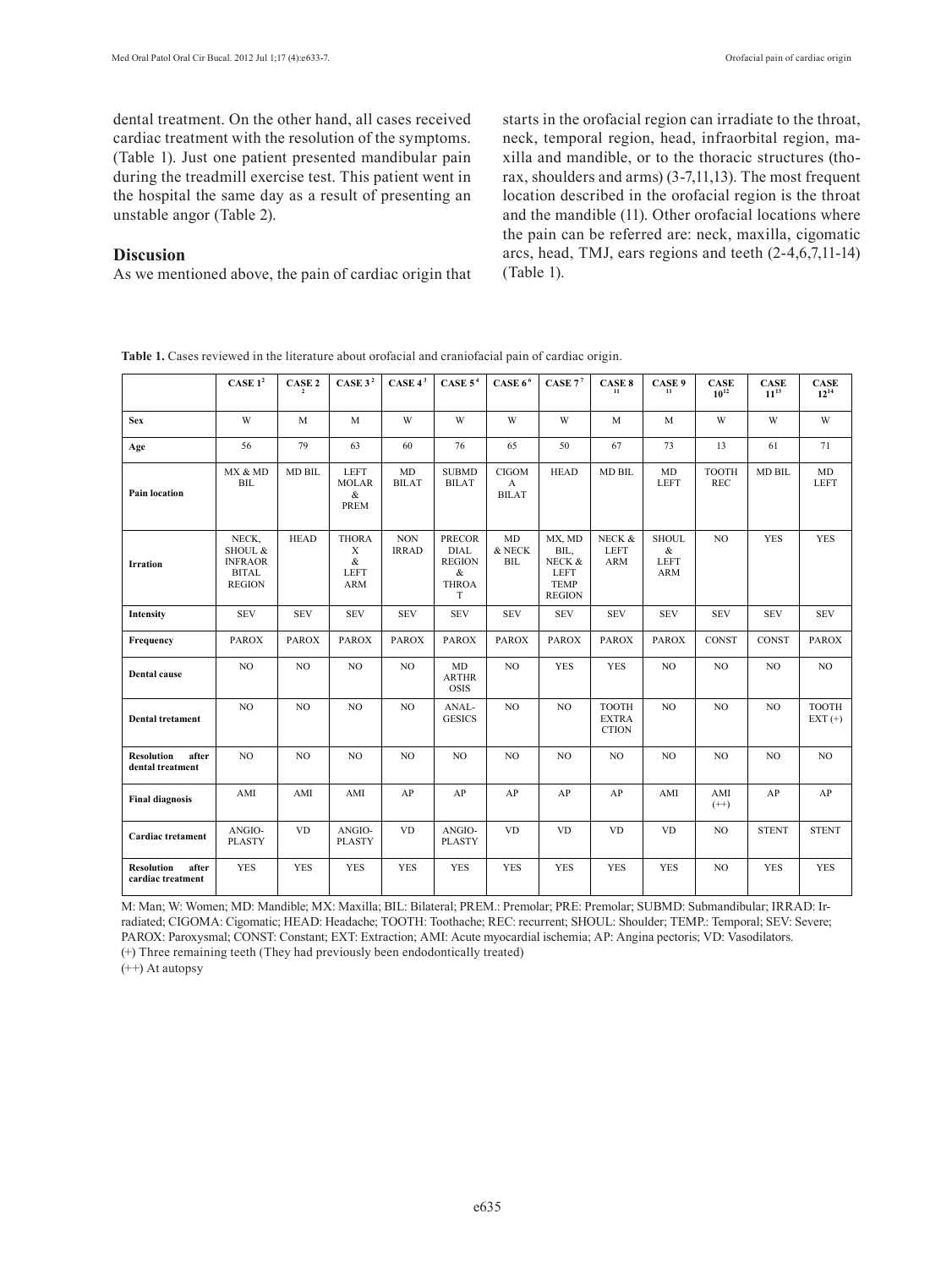|                                                   | <b>CASE 1</b>         | CASE <sub>2</sub> | CASE <sub>3</sub> | CASE <sub>4</sub> | CASE <sub>5</sub> | CASE 6         | CASE <sub>7</sub> | CASE 8         | CASE 9         | <b>CASE 10</b> | <b>CASE 11</b> |
|---------------------------------------------------|-----------------------|-------------------|-------------------|-------------------|-------------------|----------------|-------------------|----------------|----------------|----------------|----------------|
| <b>Sex</b>                                        | $\mathbf{M}$          | $\mathbf{M}$      | M                 | W                 | M                 | M              | W                 | W              | M              | M              | M              |
| Age                                               | 74                    | 49                | 59                | 73                | 66                | 61             | 73                | 65             | 63             | 70             | 67             |
| Pain location                                     | <b>MD BIL</b>         | <b>MD BIL</b>     | <b>MD BIL</b>     | <b>MD BIL</b>     | <b>MD BIL</b>     | <b>MD BIL</b>  | <b>MD BIL</b>     | <b>MD BIL</b>  | <b>MD BIL</b>  | <b>MD BIL</b>  | <b>MD BIL</b>  |
| <b>Irration</b>                                   | NO.                   | N <sub>O</sub>    | N <sub>O</sub>    | N <sub>O</sub>    | N <sub>O</sub>    | NO             | N <sub>O</sub>    | NO             | N <sub>O</sub> | NO             | N <sub>O</sub> |
| <b>Intensity</b>                                  | SLIGHT-<br><b>MOD</b> | <b>SEV</b>        | <b>SLIGHT</b>     | <b>SLIGHT</b>     | <b>MOD-SEV</b>    | <b>MOD</b>     | <b>SEV</b>        | <b>MOD-SEV</b> | <b>MOD</b>     | <b>MOD</b>     | <b>SLIGHT</b>  |
| Frequency                                         | <b>PAROX</b>          | CONST             | <b>CONST</b>      | <b>PAROX</b>      | <b>CONST</b>      | <b>PAROX</b>   | <b>PAROX</b>      | <b>PAROX</b>   | <b>PAROX</b>   | <b>PAROX</b>   | <b>PAROX</b>   |
| <b>Dental</b> cause                               | NO.                   | NO                | NO                | NO.               | NO                | NO             | NO                | NO             | NO.            | NO             | N <sub>O</sub> |
| Dental<br>tretament                               | NO.                   | N <sub>O</sub>    | N <sub>O</sub>    | N <sub>O</sub>    | N <sub>O</sub>    | NO             | N <sub>O</sub>    | N <sub>O</sub> | N <sub>O</sub> | N <sub>O</sub> | N <sub>O</sub> |
| <b>Resolution</b><br>dental<br>after<br>treatment | NO                    | N <sub>O</sub>    | N <sub>O</sub>    | N <sub>O</sub>    | N <sub>O</sub>    | N <sub>O</sub> | N <sub>O</sub>    | N <sub>O</sub> | N <sub>O</sub> | N <sub>O</sub> | N <sub>O</sub> |
| Final<br>diagnosis                                | AMI                   | AP                | AMI               | AMI               | AMI               | AMI            | AP                | AP             | AMI            | AMI            | AMI            |
| Cardiac<br>tretament                              | <b>VD</b>             | <b>VD</b>         | <b>VD</b>         | <b>VD</b>         | <b>BYPASS</b>     | <b>VD</b>      | <b>VD</b>         | <b>VD</b>      | <b>VD</b>      | <b>VD</b>      | <b>VD</b>      |
| <b>Resolution</b><br>after cardiac<br>treatment   | <b>YES</b>            | <b>YES</b>        | <b>YES</b>        | <b>YES</b>        | <b>YES</b>        | <b>YES</b>     | <b>YES</b>        | <b>YES</b>     | <b>YES</b>     | <b>YES</b>     | <b>YES</b>     |

**Table 2.** Orofacial and craniofacial pain of cardiac origin cases evaluated in this study.

M: Man; W: Women; MD: Mandible; BIL: Bilateral; MOD: Moderate; SEV: Severe; PAROX: Paroxysmal; CONST: Constant; AMI: Acute myocardial ischemia; AP: Angina pectoris; VD: Vasodilators.

The cardiac pain referred at the craniofacial structures is usually bilateral compared to the odontogenic pain, which is always unilateral. We found that the pain is bilateral and non-irradiated in all cases.

From the twelve cases reviewed in the literature, four were males from 63 to 79 years old and seven were females from 56 to 76 years old. One case was a 13 year old female patient. The location of the pain was just in the orofacial region, referred in the maxilla, mandible, head, cigomatic arcs, submandibular region, neck, temporal region and teeth. In all cases except one, the pain irradiated to other zones such as neck, shoulders, below eye region, thorax, precordial region, throat, and to the temporal region. The intensity of the pain was severe in all cases reviewed. Ten of them had a paroxysmal frequency. Three cases received unnecessary dental treatment because of a wrong diagnosis, and consequently without the resolution of the pain. Two of them suffered unnecessary dental extractions and the other one was wrongly diagnosed temporomadibular joint dysfunction as the cause of the pain. In two of the twelve cases reviewed the appearance of the pain was related to physical exercise, in the other ten cases the appearance of the pain was spontaneous.

The evolution in time of the symptoms is just specified

in 5 cases in the literature, and its duration is from 3 days to 9 months. The treatments that relieved the pain were the administration of vasodilators for 6 patients, and the angioplasty surgery for 5 patients. One patient didn´t receive any treatment, resulting in the death of that patient for cardiac causes, diagnosis that was obtained in the autopsy. After the right diagnosis of the heart pathology and the proper treatment established, a complete resolution of the symptoms was observed in all cases. (Table 1) (2-4,6,7,11-14) .

In our serie of clinical cases, nine of 30 patients presented orofacial pain while cardiac pain, 36%. According with Kreiner et al. (10), they present 32% with pain in the craniofacial region as well as in other regions. None of the eleven cases evaluated with orofacial pain presented irradiation to other anatomical structures in our study. They present 6% with orofacial pain as the only symptom during the ischemic process. One of the eleven patients in our series presented an oral pre-cardiac episode (3%). The frequency of the pain in our study is paroxysmal in 8 cases and constant in 3 cases and the intensity varies from slight to severe. On the other hand, in the twelve cases reviewed in the literature the intensity is severe for all of them (Table 1).

The orofacial pain of cardiac origin is considered as atypical